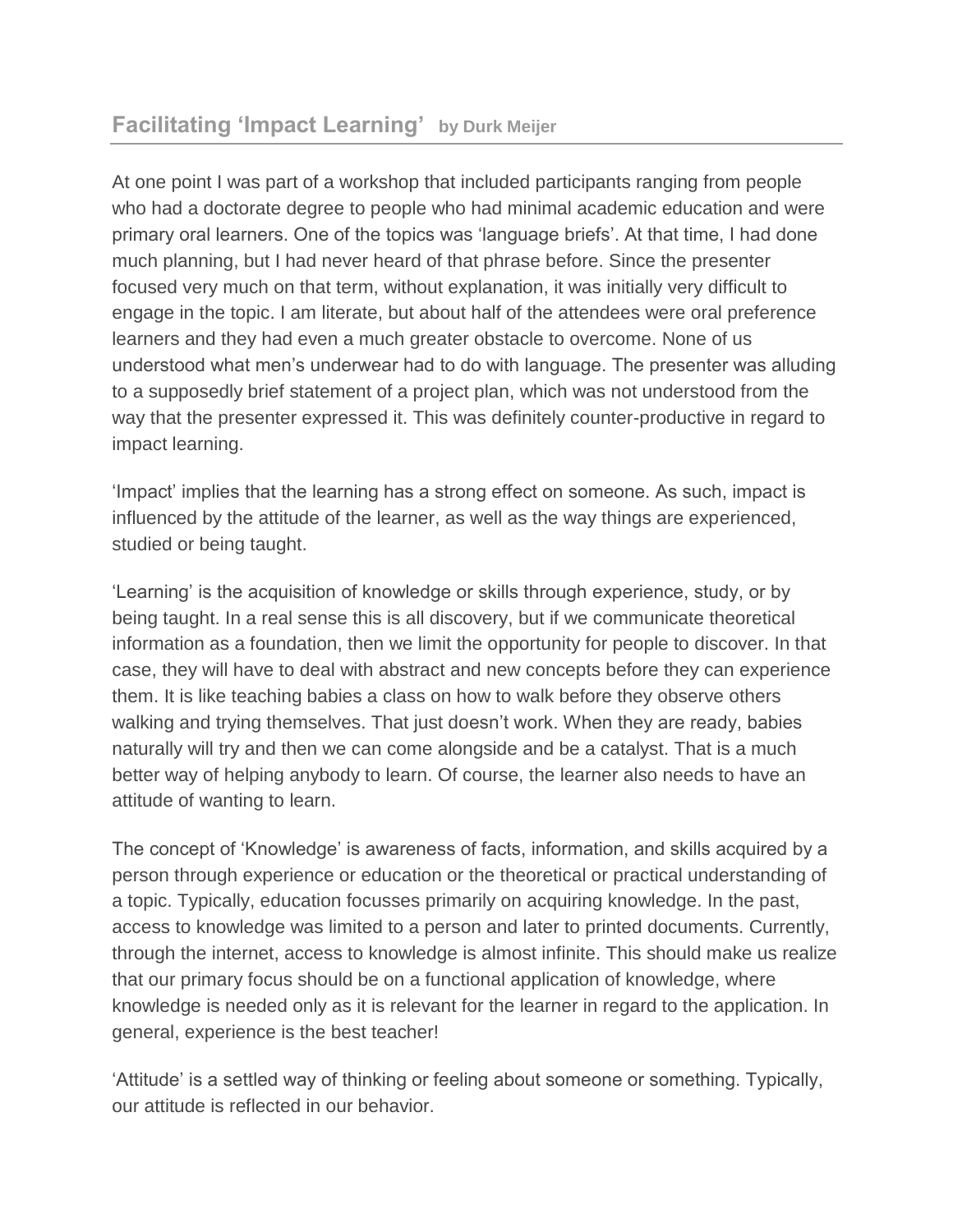So, 'impact learning' considers the foundational issue that we are specifically facilitating our training for each unique people to see desired changes by helping to relate new information in a relevant way to their world. It is not driven by a principle of just gathering information. Therefore, 'impact learning' causes changes in the way people think about something. It helps them to embrace changes in attitude and behavior.

How can we facilitate impact learning? There are some great programs that address impact learning, like for example "Learning that lasts", so the aim of this article is not to generate another program, but to focus on core principles.

Here are some Core principles for impact learning. We will be empowering people when:

- We relate new things to things people already know.
- We facilitate connecting new things to desires and interests that people already have.
- We use settings that encourage learning, like using their local environment involving practical real life situations.
- We encourage learning that is natural and relevant, considering that most people learn best through discovery.
- We avoid teaching beyond the capacity of what the student can embrace (as relating to length of training sessions and the amount of new information provided).
- We use a pace that works for the trainees and use repetition to allow for new things to become part of their life.
- We let people define the vocabulary as much as possible, as they experience new things, so they can relate better to the experience.
- We facilitate a way of communicating clearly, so they can help others to engage at the same level. This must go beyond specific methods, which would likely make them dependent on outsiders and they would be helpless if the methods fail.
- We aim to use tools and technology that can be acquired locally and sustained locally. Carefully helping them consider whether there is a real need for outside tools and technology, which could make them potentially dependent.

In closing, I will share the story about a person who gets a car for the first time, but never experienced a flat tire. He may not even recognize the problem when he sees it is flat and he may not know how to fix the problem. How can this person learn about a flat tire and how to fix it, before it ever happens to him? There are potentially three ways of learning how to deal with this situation.